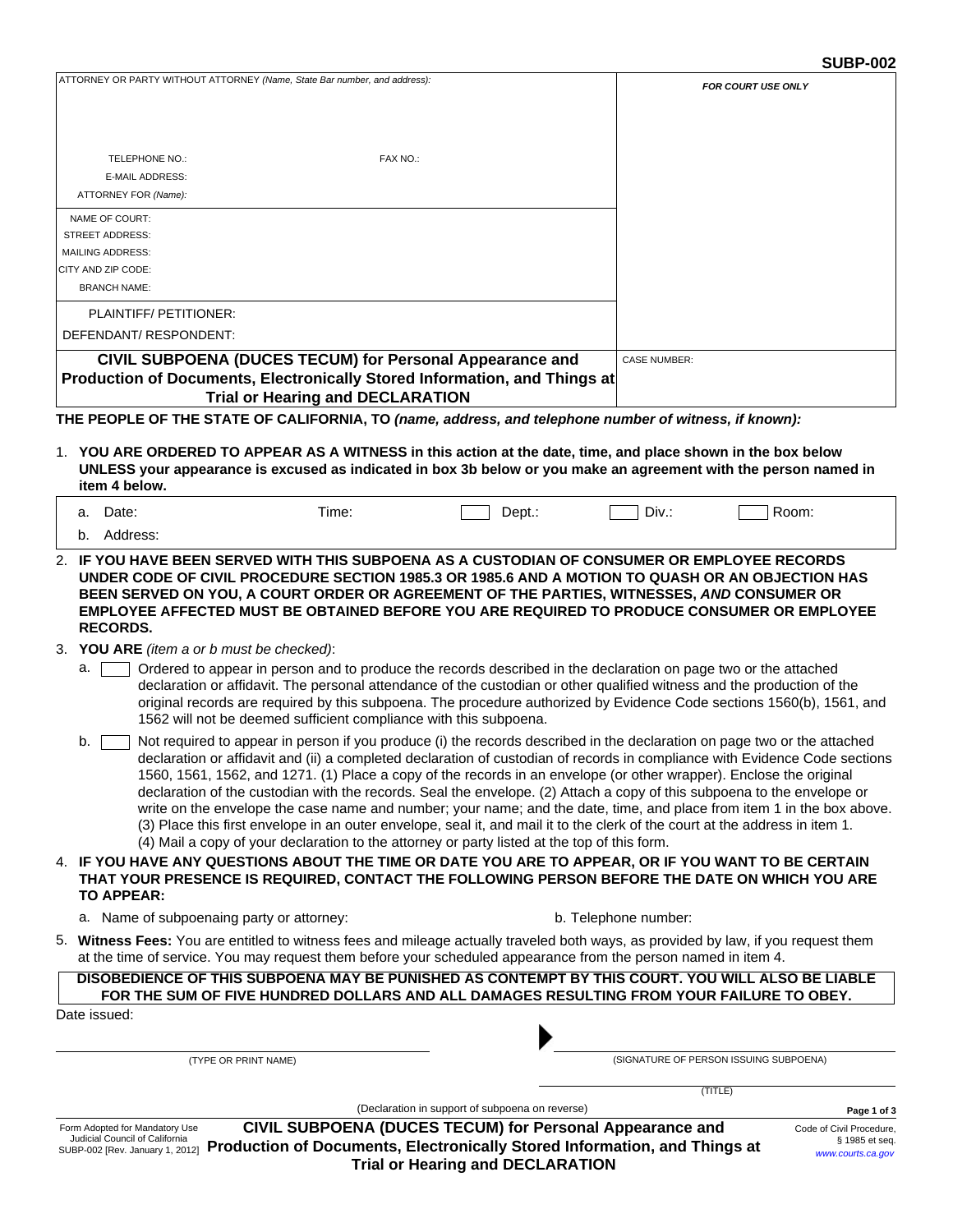| PLAINTIFF/PETITIONER:                                                                                                               | <b>CASE NUMBER:</b> |
|-------------------------------------------------------------------------------------------------------------------------------------|---------------------|
| DEFENDANT/RESPONDENT:                                                                                                               |                     |
| The production of the documents, electronically stored information, or other things sought by the subpoena on page one is supported |                     |

| The production of the abouthoms, clock onloany stored information, or other things sought by the subposita on page one is supported<br>by (check one):                                                                                                                                                                                                                                                                                                                                                                  |
|-------------------------------------------------------------------------------------------------------------------------------------------------------------------------------------------------------------------------------------------------------------------------------------------------------------------------------------------------------------------------------------------------------------------------------------------------------------------------------------------------------------------------|
| the attached affidavit or<br>the following declaration:                                                                                                                                                                                                                                                                                                                                                                                                                                                                 |
| DECLARATION IN SUPPORT OF CIVIL SUBPOENA (DUCES TECUM) FOR PERSONAL APPEARANCE AND<br>PRODUCTION OF DOCUMENTS, ELECTRONICALLY STORED INFORMATION, AND THINGS AT TRIAL OR HEARING<br>(Code Civ. Proc., §§ 1985,1987.5)                                                                                                                                                                                                                                                                                                   |
| 1. I, the undersigned, declare I am the<br>plaintiff<br>defendant<br>petitioner<br>respondent<br>attorney for (specify):<br>other (specify):<br>in the above-entitled action.                                                                                                                                                                                                                                                                                                                                           |
| 2. The witness has possession or control of the documents, electronically stored information, or other things listed below, and shall<br>produce them at the time and place specified in the Civil Subpoena for Personal Appearance and Production of Records at<br>Trial or Hearing on page one of this form (specify the exact documents or other things to be produce; if electronically stored<br>information is demanded, the form or forms in which each type of information is to be produced may be specified): |
| Continued on Attachment 2.<br>3. Good cause exists for the production of the documents, electronically stored information, or other things described in paragraph 2<br>for the following reasons:                                                                                                                                                                                                                                                                                                                       |
| Continued on Attachment 3.<br>4. The documents, electronically stored information, or other things described in paragraph 2 are material to the issues involved in this<br>case for the following reasons:                                                                                                                                                                                                                                                                                                              |
| Continued on Attachment 4.<br>I declare under penalty of perjury under the laws of the State of California that the foregoing is true and correct.<br>Date:                                                                                                                                                                                                                                                                                                                                                             |
|                                                                                                                                                                                                                                                                                                                                                                                                                                                                                                                         |
| (TYPE OR PRINT NAME)<br><b>ATTORNEY FOR</b><br>(SIGNATURE OF<br>SUBPOENAING PARTY<br><b>SUBPOENAING PARTY)</b>                                                                                                                                                                                                                                                                                                                                                                                                          |
| <b>Request for Accommodations</b><br>Assistive listening systems, computer-assisted real-time captioning, or sign language interpreter services are available<br>if you ask at least five days before the date on which you are to appear. Contact the clerk's office or go to<br>www.courts.ca.gov/forms for Request for Accommodations by Persons With Disabilities and Response (form MC-410)<br>(Civil Code, § 54.8.)                                                                                               |

(Proof of service on page 3)